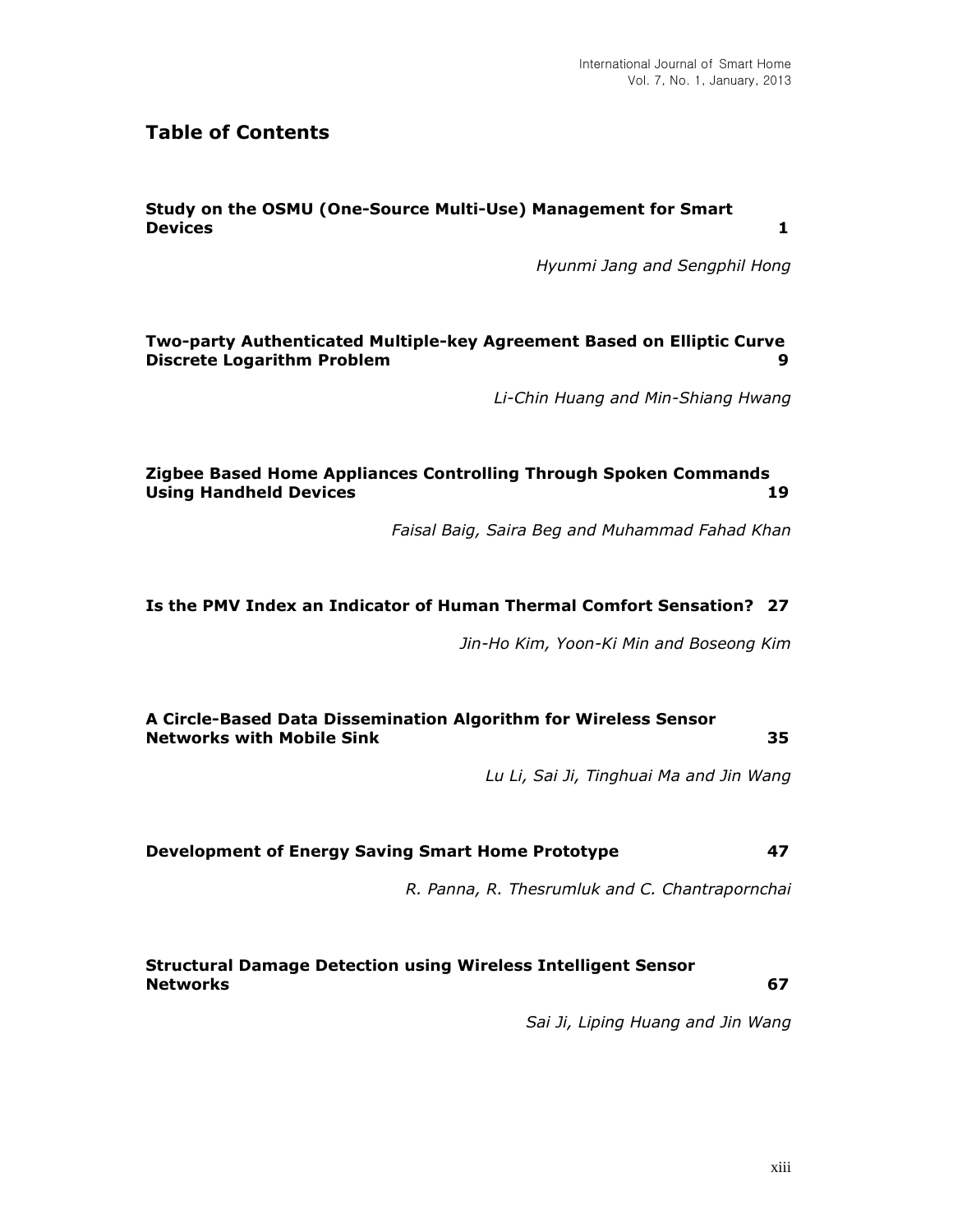## **Context-Aware Middleware Architecture for Smart Home Environment 77**

*Hamed Vahdat-Nejad, Kamran Zamanifar and Nasser Nematbakhsh*

## **CS-Mobile: A Cloud-based Distributed Storage Middleware for Mobile Devices 87**

*Peng Xiao and Yanping Zhang*

## **Indoor Location Estimation Using Visible Light Communication and Image Sensors 99**

*Mohammad Shaifur Rahman and Ki-Doo Kim*

## **An Interplatform Service-Oriented Middleware for the Smart Home 115**

*Ehsan Ullah Warriach, Eirini Kaldeli, Alexander Lazovik and Marco Aiello*

#### **An Energy-Efficient Routing Protocol for CCN-based MANETs 143**

*Geunhyung Lee, Longzhe Han, Yunhui Park, Jung-Been Lee, Juwon Kim and Hoh Peter In*

## **A Three Dimensional Model for Dual Polarized MIMO Channel of the Planar Array Antennas 153**

*Jun-Ki Hong, Heejin Joung, Han-Shin Jo, Cheol Mun and Jong-Gwan Yook*

## **Frequency-Domain Packet Scheduling for Low PAPR in 3GPP LTE Uplink 163**

*Yeonjune Jeong, Mihui Kim, Min Young Chung, Tae-Jin Lee and Hyunseung Choo*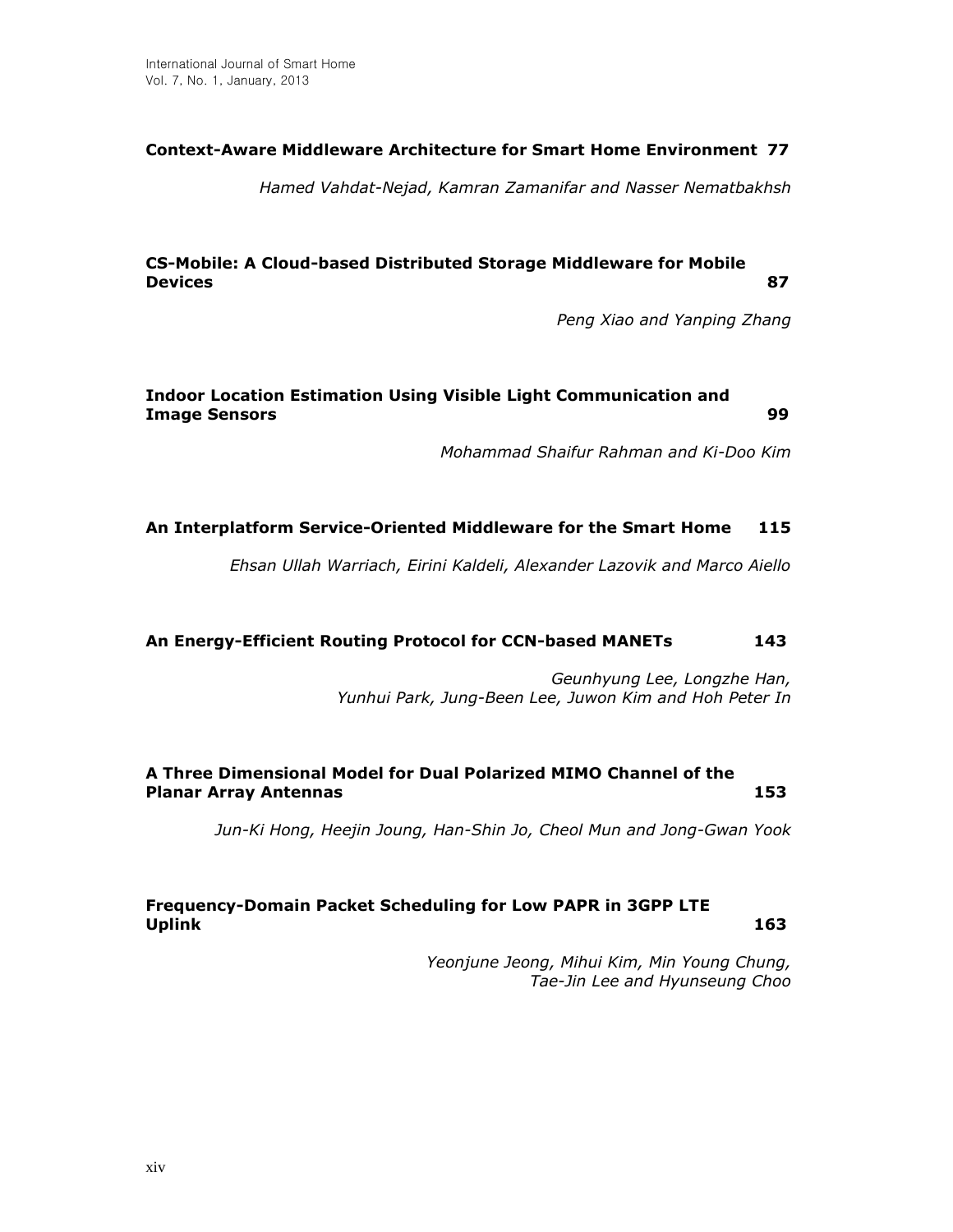#### **Hey Home, Open Your Door, I'm Back! Authentication System using Ear Biometrics for Smart Home 173**

*Ali Fahmi P.N., Elyor Kodirov, Ardiansyah, Deokjai Choi and Gueesang Lee*

## **Design of Network Adaptation Proxy for DASH Services in Wireless Networks 183**

*Yejin Sohn, Seonghee Jeon, Minju Cho, Jun Hwang and Jongho Paik*

## **XFS File System and File Recovery Tools 193**

*Sekie Amanuel Majore, Changhoon Lee and Taeshik Shon*

#### **The Role of Human Capital in Entrepreneurial Process of IT Ventures in Korea 199**

*Ji-Yong Seo and Youngkeun Choi*

## **Detecting Trend and Bursty Keywords Using Characteristics of Twitter Stream Data 209**

*Daehoon Kim, Daeyong Kim, Seungmin Rho and Eenjun Hwang*

## **A Study on Performance Evaluation of the Human Resources Training Program 221**

*JeongYeon Kim and Hangbae Chang*

#### **A Study on Tachograph based Security Network 231**

*Sania Yaqoob, Changhoon Lee and Taeshik Shon*

## **The Study of the Impact of Perceived Quality and Value of Social Enterprises on Customer Satisfaction and Re-Purchase Intention 239**

*Eun Jung Choi and Soo-Hyun Kim*